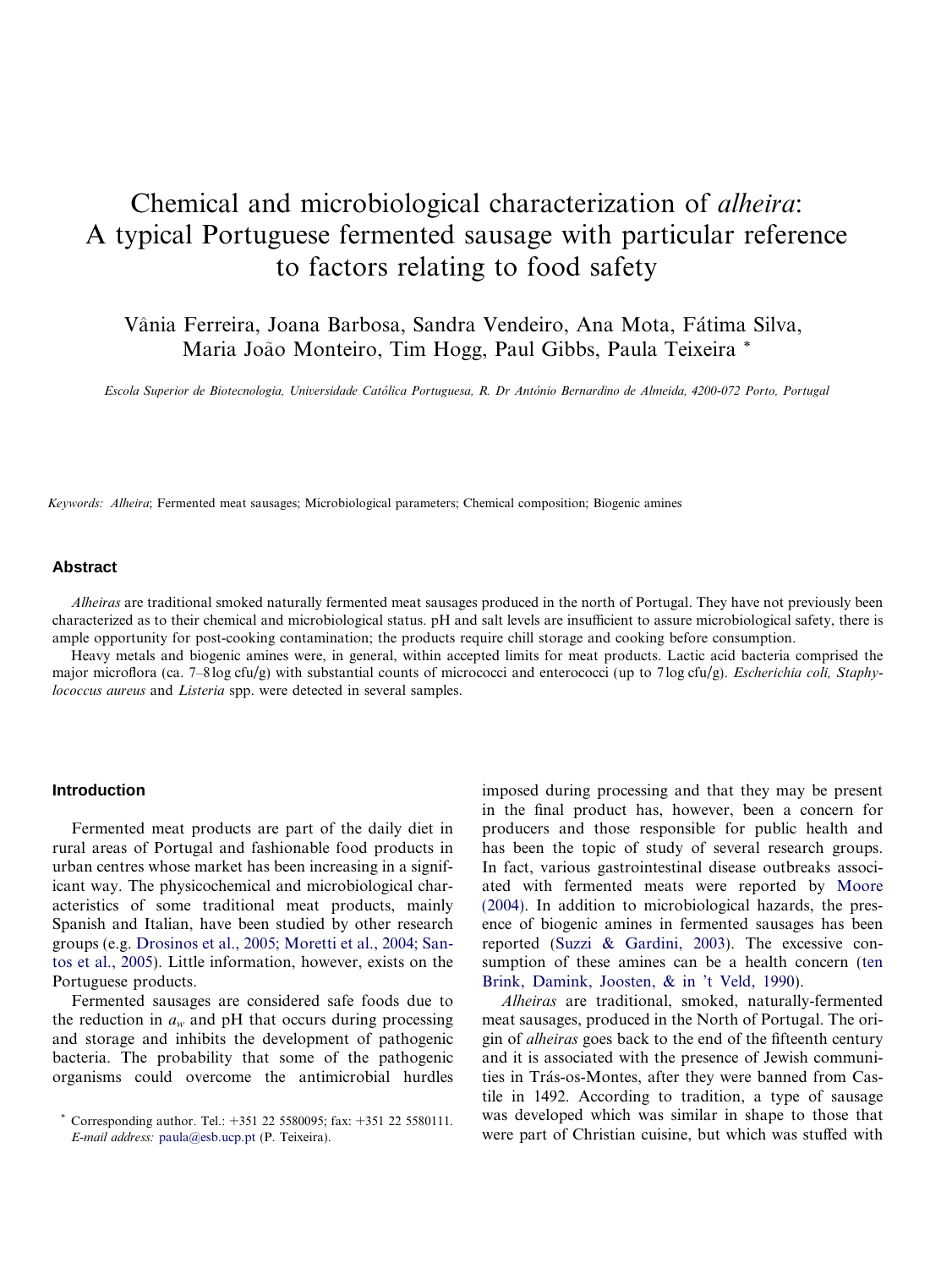chicken and flour instead of pork meat and fat. In this way, the crypto-Jews escaped being identified by the inquisition because of their different eating habits. The recipe eventually became popular among Christians and nowadays, in addition to the home-made *alheiras*, more than 500 tons are produced annually by various commercial units, using pork as well as other types of meats (duck, turkey, partridge and veal), representing an important economic resource for the region ([http://www.](http://www.idrha.min-agricultura.pt/produtos_tradicionais/estatisticas/estatisticas.htm) [idrha.min-agricultura.pt/produtos\\_tradicionais/estatist](http://www.idrha.min-agricultura.pt/produtos_tradicionais/estatisticas/estatisticas.htm)[icas/estatisticas.htm](http://www.idrha.min-agricultura.pt/produtos_tradicionais/estatisticas/estatisticas.htm)).

The objective of this study was the microbiological and chemical characterization of alheiras. Particular reference is made to factors which might influence the safe consumption of this food. The data presented will be valuable in exposure assessment exercises for a number of known chemical and microbiological hazards. The identification and the quantification of the properties that better describe the characteristics of this product are also important as alheiras are in the process of being given the status of a product from a protected denomination of origin.

# **Materials and methods**

Alheiras vary considerably in their final compositions and production processes. The relevant common elements in the production process are the boiling of various meats in lightly salted and spiced water; soaking the thinly sliced bread in some of the broth, formed during the boiling of the meats, until it is soft enough; adding meat in small pieces, spices and olive oil and/or fat drippings to the bread/broth mixture; no adding of starter cultures; stuffing the paste into cattle intestinal or cellulose/based casings when everything is completely mixed and the salt and spices adjusted to the desirable taste (variable); smoking the formed horseshoe-shaped sausages (c.a. 15 cm long;  $\pm 60$ , for 2–8 days). The shelf life of *alheiras* is about 1 month if stored at  $4^{\circ}$ C in air or longer if the sausages are vacuum packed. Alheiras are cooked before consumption either by frying, grilling or boiling, according to regional traditions or consumer preferences.

# Sampling

Alheiras from 12 different producers were collected from retail establishments during the period September 2003–May 2004. With the exception of two specific producers, which were only sampled once, samples were collected on at least two different occasions in order to have samples from two different batches. Samples were transported to the laboratory in portable, insulated cold-boxes and stored at  $4^{\circ}$ C until they were analysed, normally between 1 and 5 days after collection. From each batch, six alheiras were divided into various pieces. For each parameter to be evaluated, unless otherwise stated, 2–4 independent analyses were performed using randomly selected pieces.

## Chemical analyses

#### General composition

The approximate composition in terms of proteins, fat and carbohydrates was determined according to [Slack](#page-5-0) [\(1997\)](#page-5-0). Nitrite, nitrate, chloride and moisture contents were determined following the [ISO Standards 2918 \(1975a\),](#page-5-0) [3091 \(1975b\), 1841-2 \(1996a\) and 1442 \(1997\)](#page-5-0), respectively. pH was determined directly with a Crison MicropH 2002 pH-meter (Crison, Barcelona, Spain) equipped with an InLab 427 puncture electrode (Mettler Toledo, Columbus, OH, USA).

# Lead, cadmium, arsenic and mercury determination

Lead, cadmium, arsenic and mercury determination was by atomic absorption spectrometry. Arsenic was determined according to [AOAC Methods \(1997\)](#page-5-0). Mercury was determined according to the European Standard EN 13806 [\(ECS, 2002\)](#page-5-0). Cadmium and lead were determined according to the European Standard EN 14082 ([ECS,](#page-5-0) [2003](#page-5-0)).

#### Biogenic amines determination

Ten grams of each sample of alheira were weighed into an 85 ml test tube and extracted with 20 ml of trichloroacetic acid  $(5\%)$ . Extracts were derivatized with *o*-phthalaldeyde (OPA) and biogenic amines were determined by HPLC using a method based on that described by [Komprda et al. \(2004\).](#page-5-0)

#### Microbiological analyses

Twenty-five grams samples were added to 225 ml of sterile buffered peptone water (Merck, Darmstadt, Germany), and homogenized in a stomacher for 2 min. Appropriate decimal dilutions were prepared in Ringer solution (LabM, Bury, UK) for microbial enumeration: lactic acid bacteria on de Man, Rogosa Sharpe Agar (MRS, LabM) and incubated at 30 °C for 72 h; Enterococcaceae on bile esculin azide agar (Biokar Diagnostics, Beauvais, France), incubated at 30 °C for 72 h; Micrococcaceae on mannitol salt agar (Biokar Diagnostics), incubated at  $37^{\circ}$ C for 48 h; yeasts and moulds on rose-bengal agar supplemented with 0.1  $g/L$  of chloramphenicol (Oxoid, Hampshire, UK), incubated at 25 °C for 5 days; Escherichia coli on TBX (BioRad, CA, USA), incubated at  $44^{\circ}$ C for 24 h; coagulase-positive staphylococci on Baird-Parker RPF-agar (bioMérieux, Marcy l'Etoile, France), incubated at  $37^{\circ}$ C for 48 h; Enterobacteriaceae according to [ISO 21528-2](#page-5-0) [\(2000\)](#page-5-0); sulphite reducing Clostridium spores according to the Portuguese Standard NP 2262 [\(IPQ, 1986\)](#page-5-0).

Enumeration of Listeria spp. was performed by the most probable number (MPN) technique using culture media referred to in [ISO 11290-1 \(1996b\),](#page-5-0) namely Demi–Fraser broth, Fraser broth and Palcam medium. The MPN of Listeria spp. in each sample was determined using the FDA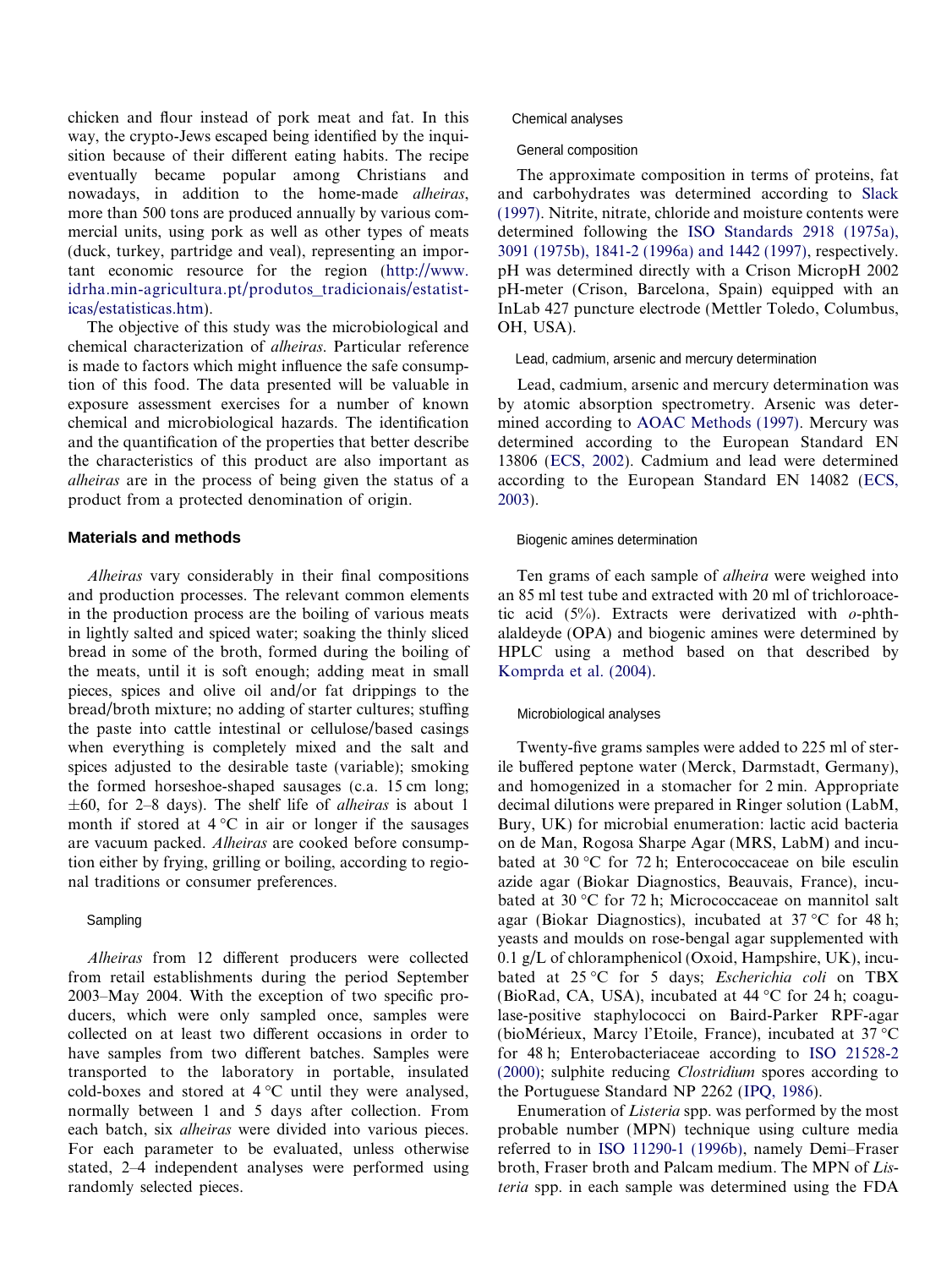online MPN table [\(www.cfsan.fda.gov/~ebam/bam-a2.](http://www.cfsan.fda.gov/~ebam/bam-a2.html) [html](http://www.cfsan.fda.gov/~ebam/bam-a2.html)).

# **Results and discussion**

## Chemical analysis

The results of the physicochemical analyses are shown in Table 1. Generally, these indicated that, according to the generally accepted limits for these parameters, pH, salt content and humidity per se, do not assure the microbiological safety of this product. The meats in this product are boiled sufficiently to inactivate the vegetative pathogens, but post-process contamination can occur via the addition of the bread and spices and by subsequent handling during filling and later manipulations.

For all samples analysed, nitrate and nitrite concentrations were lower than the accepted limits for these parameters [\(European Commission, 1995](#page-5-0)), 250 and 100 mg/kg, respectively. It is noteworthy that, unlike many similar products, alheiras are not traditionally prepared using nitrate or nitrite and thus it is expected that the concentration of these compounds will be very low.

#### Lead, cadmium, arsenic and mercury

Maximum permitted levels of cadmium and lead in meats, as defined in [Commission Regulation No. 466/](#page-5-0) [2001,](#page-5-0) are 0.05 and 0.1 mg/kg, respectively. With the exception of one sample out of two analysed from producer 10 in which the lead concentration was 0.6 mg/ kg, the legislated maximum value was never exceeded [\(Table 2\)](#page-3-0). High lead concentrations in a Greek fermented meat product, 0.7750 mg/kg, have also been reported by the [Directorate-General Health and Consumer Protection](#page-5-0) [\(2004\)](#page-5-0).

There is no legislation in force controlling arsenic in foods within the EU. Levels found in the present study, with the exception of samples from producer 1 in which mean arsenic concentration of three different products was 0.061 mg/kg ([Table 2\)](#page-3-0), are in the range of values reported by the [Directorate-General Health and Consumer](#page-5-0) [Protection \(2004\)](#page-5-0) for meat and meat products produced in Denmark, Germany, Ireland and the UK, 0.0037– 0.033 mg/kg.

Table 1

Minimum, maximum, mean and standard deviation of physicochemical parameters and composition of alheira

|                     | Min. | Max. | Mean  | SD   |
|---------------------|------|------|-------|------|
| pH                  | 4.5  | 6.3  | 5.11  | 0.5  |
| % NaCl              | 1.0  | 1.8  | 1.3   | 0.3  |
| % Moisture          | 43.3 | 57.2 | 52.3  | 4.31 |
| $%$ Fat             | 10.9 | 29.6 | 18.4  | 4.7  |
| % Total protein     | 6.9  | 15.5 | 11.4  | 2.8  |
| % Carbohydrates     | 10.2 | 20.9 | 15.2  | 3.6  |
| Energy (kcal/100 g) | 220  | 369  | 274.4 | 39.7 |

There is no legislation in force controlling mercury in foods within the EU. Levels found in the present study, are in the range of values reported by the [Directorate-General](#page-5-0) [Health and Consumer Protection \(2004\)](#page-5-0) for meat and meat products produced in Denmark, France, Germany, Ireland and UK 0.0015–0.012 mg/kg [\(Table 2\)](#page-3-0) well below the maximum level defined in [Commission Regulation No. 466/2001](#page-5-0) for bivalves, cephalopods and crustaceans, 0.5 mg/kg.

#### Biogenic amines

A great variability was observed in the biogenic amines content of the products from different producers and even from two batches of the same producer ([Table 3](#page-3-0)). A high variability in the biogenic amines content was previously reported for sausages produced by different manufacturers [\(Tschabrun, Sick, Bauer, & Kranner, 1990\)](#page-5-0) and for different batches of the same commercial products (Hernández-Jover, Izquierdo-Pulido, Veciana-Nogués, Mariné-Font, & [Vidal-Carou, 1997](#page-5-0)). Tyramine, ethylamine and 2-phenylethylamine were the biogenic amines with the highest concentrations in the samples analyzed. Tyramine has been systematically reported as the most abundant amine in fermented sausages (Coïsson, Cerutti, Travaglia, & Arlorio, [2004; Komprda et al., 2004](#page-5-0)). The presence of 2-phenylethylamine only occurred when tyramine was also detected. This correlation was also observed by other researchers [\(Ansorena et al., 2002\)](#page-5-0) and has been attributed to the non-specific activity of tyrosine decarboxylase ([Joosten,](#page-5-0) [1988\)](#page-5-0). The toxic level of tyramine is 100–800 mg/kg [\(Silla-Santos, 1996\)](#page-5-0). Accordingly, and based on the present results, biogenic amines in alheiras apparently do not represent an obvious or generalised hazard.

## Microbiological analyses

Concerning the microbiological status of the products, as shown in [Tables 4 and 5,](#page-3-0) great variability was observed between producers and even between lots from the same producer. These might be the result of small differences in the processes, as alheiras from different localities were sampled and also because the age of the various samples is certainly different (and not known – they were obtained from the local retail market and sold ''loose'' so that neither the production date nor the ''best before'' date are labelled).

It is obvious that lactic acid bacteria (LAB) were the dominant microflora ([Table 4\)](#page-3-0). Counts on MRS and M17 were, in most cases, higher than 7.5log cfu/g with the exception of samples from producer 6, where counts on MRS and M17 were  $6.9-7.4$  and  $6.6-7.4\log \frac{ctu}{g}$ , respectively. With the exception of samples from producers 5 and 6, and one sample from producer 2, counts on mannitol salt agar were higher than log 6.5log cfu/g. LAB and gram-positive, catalase-positive cocci have been demonstrated to have an important role in the manufacture of various traditional fermented sausages [\(Moretti et al.,](#page-5-0)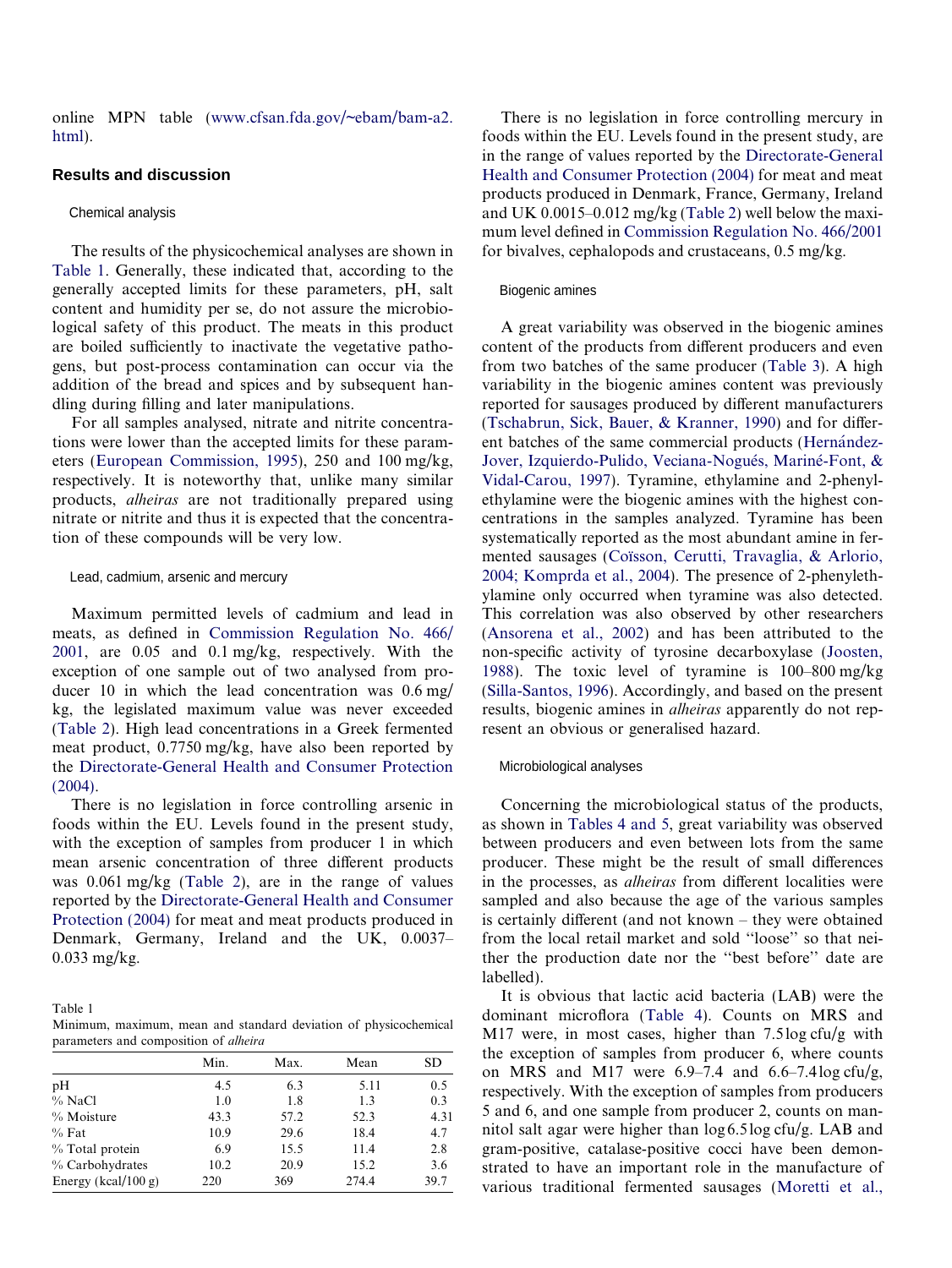<span id="page-3-0"></span>Table 2 Lead, cadmium, arsenic and mercury concentration in *alheira* ( $10^{-3}$  mg/kg)

|         | Producer    |             |            |        |            |            |            |            |            |               |             |             |
|---------|-------------|-------------|------------|--------|------------|------------|------------|------------|------------|---------------|-------------|-------------|
|         |             |             |            | 4      |            |            |            |            |            | 10            |             |             |
| Lead    | $25 \pm 20$ | 40          | $19 \pm 2$ | 34     | 25         | 25         | $30 \pm 3$ | $23 \pm 5$ | $24 \pm 6$ | $298 \pm 388$ | $35 \pm 14$ | $32 \pm 17$ |
| Cadmium | $9 \pm 2$   | 10          | $8 \pm 3$  | 13     |            | 8          | $5 \pm 1$  | $7 \pm 4$  | $5 \pm 1$  | $7 \pm 4$     | $7 \pm 1$   | $7 \pm 1$   |
| Arsenic | $61 \pm 14$ | $<$ 10      | $<$ 10     | $<$ 10 | $<$ 10     | $<$ 10     | $<$ 10     | $8 \pm 11$ | $<$ 10     | $<$ 30        | $<$ 30      | $<$ 30      |
| Mercury | $<$ 40      | $<$ 50 $\,$ | ≤40        | $<$ 50 | $< \!\!80$ | $< \!\!80$ | $<$ 20     | $<$ 40     | $<$ 20     | $<$ 20        | $<$ 40      | $<$ 40      |

Table 3

Biogenic amine content found in allheira (mg/kg)

| Producer/lot | Histamine | Methylamine | Ethylamine | Tyramine | 2-Phenylethylamine | Putrescine | Isoamylamine | Cadaverine |
|--------------|-----------|-------------|------------|----------|--------------------|------------|--------------|------------|
| 10/A         |           | 0.1         |            | 21.8     | 77.5               | 2.6        | 0.0          | 3.2        |
| 10/B         | 0.1       | 0.0         | 11.0       | 0.7      | 0.0                | 0.0        | 0.0          | 0.0        |
| 3/A          | 0.4       | 0.4         | 1.2        | 41.1     | 8.4                | 4.2        | 0.0          | 5.7        |
| 9/A          | 3.0       | 0.7         | 4.5        | 63.2     | 9.7                | 6.2        | 0.0          | 39.7       |
| 8/A          | 0.1       | 0.1         | 15.6       | 1.1      | 0.0                | 0.0        | 0.0          | 0.0        |
| 8/B          | 0.2       | $0.1\,$     | 21.1       | 2.6      | 0.0                | 0.4        | 0.0          | 0.0        |
|              |           |             |            |          |                    |            |              |            |

Table 4 Microbiological characterization of alheira: important microbial parameters in fermented products

| Producer       | Lot          | Counts in MRS<br>$(\log c f u/g)$ | Counts in M17<br>$(\log c f u/g)$ | Counts in MSA<br>$(\log c f u/g)$ | Enterococci<br>$(\log c f u/g)$ | Yeasts<br>$(\log c f u/g)$ | Moulds<br>$(\log c f u/g)$ |
|----------------|--------------|-----------------------------------|-----------------------------------|-----------------------------------|---------------------------------|----------------------------|----------------------------|
| $\mathbf{1}$   | $\mathbf{A}$ | $8.9 \pm 0.1$                     | $8.8 \pm 0.0$                     | $6.3 \pm 0.0$                     | $6.5 \pm 0.5$                   | (ND)                       | (ND)                       |
|                | $\bf{B}$     | $5.9 \pm 0.1$                     | $6.0 \pm 0.0$                     | $6.3 \pm 0$                       | $5.7 \pm 0.0$                   | $2.9 \pm 0.2$              | $\leq$ 1                   |
| 2              | A            | $8.8 \pm 0.2$                     | $8.5 \pm 0.1$                     | $4.3 \pm 0.3$                     | $7.8 \pm 0.1$                   | (ND)                       | (ND)                       |
|                | $\bf{B}$     | $8.6 \pm 0.0$                     | $7.6 \pm 1.8$                     | >6.2                              | $8.1 \pm 0.5$                   | $5.8 \pm 0.1$              | $\leq$ 1                   |
| 3              | A            | $7.9 \pm 0.0$                     | $7.7 \pm 0.1$                     | $5.8 \pm 0.3$                     | $6.8\pm0.1$                     | $6.2 \pm 0.1$              | $5.5 \pm 0.1$              |
|                | $\, {\bf B}$ | $9.0 \pm 0.1$                     | $9 \pm 0.1$                       | >6.2                              | >7.2                            | $6.1 \pm 0.2$              | $3.4 \pm 0.0$              |
| $\overline{4}$ | A            | $7.7 \pm 0.0$                     | $7.9 \pm 0.0$                     | $5.9 \pm 0.1$                     | $7.0 \pm 0.1$                   | $3.9 \pm 0.2$              | 3.2 <sup>a</sup>           |
|                | B            | $7.5 \pm 0.3$                     | $7.6 \pm 0.2$                     | $5.9 \pm 0.1$                     | $4.5 \pm 0.3$                   | $4.0 \pm 0.72$             | $\leq$ 1                   |
| 5              | A            | $7.7 \pm 0.4$                     | $7.5 \pm 0.5$                     | $\leq$ 1                          | $6.7 \pm 0.5$                   | $3.7 \pm 0.3$              | $1.8 \pm 0.1$              |
| 6              | $\mathbf{A}$ | $7.0 \pm 0.3$                     | $7.0 \pm 0.3$                     | $\leq$ 1                          | $4.3 \pm 0.4$                   | $3.4 \pm 0.3$              | $1.8 \pm 0.2$              |
| $\overline{7}$ | $\mathbf{A}$ | $8.9 \pm 1.3$                     | $8.9 \pm 1.2$                     | $6.0 \pm 0.2$                     | $7.1 \pm 0.1$                   | $5.2 \pm 0.9$              | $3.7 \pm 0.7$              |
|                | B            | $8.1 \pm 0.1$                     | $9.4 \pm 0.1$                     | >6.2                              | 7.2 > 0.1                       | $3.8 \pm 0.0$              | $2.3\pm0.5$                |
| 8              | A            | $8.4 \pm 0.2$                     | $8.4 \pm 0.1$                     | $6.2 \pm 0.1$                     | $6.9 \pm 0.1$                   | $5.6 \pm 0.1$              | $2.9 \pm 0.8$              |
|                | $\mathbf{B}$ | $8.0 \pm 0.0$                     | $9.2 \pm 0.3$                     | >6.2                              | $7.2 \pm 0.1$                   | $4.2 \pm 0.1$              | $\leq$ 1                   |
| 9              | A            | $8.9 \pm 0.1$                     | $9.0 \pm 0.1$                     | $5.8 \pm 0.3$                     | >7.2                            | $6.2 \pm 0.1$              | $3.6 \pm 0.2$              |
|                | $\bf{B}$     | $9.9 \pm 0.2$                     | >10.5                             | >6.2                              | >7.2                            | $5.4 \pm 0.1$              | 1.3 <sup>a</sup>           |
| 10             | A            | $8.1 \pm 0.0$                     | $8.6 \pm 0.0$                     | $6.1 \pm 0.6$                     | $6.3 \pm 0.1$                   | $6.2 \pm 0.1$              | $4.2 \pm 0.4$              |
|                | $\, {\bf B}$ | $7.8 \pm 0.0$                     | $9.0 \pm 0.1$                     | $7.2 \pm 0.1$                     | $8.1 \pm 0.2$                   | $3.4 \pm 0.3$              | $2.3 \pm 0.4$              |
| 11             | A            | $8.9 \pm 0.1$                     | $8.8\pm0.1$                       | $5.9 \pm 0.1$                     | >7.2                            | $3.5 \pm 0.1$              | $3.7 \pm 0.5$              |
|                | $\bf{B}$     | $8.7 \pm 0.1$                     | $8.8 \pm 0.1$                     | >7.2                              | >7.2                            | <1                         | 2.1 <sup>a</sup>           |
| 12             | A            | $8.1 \pm 0.1$                     | $8.1 \pm 0.0$                     | >6.2                              | > 7.2                           | $6.4 \pm 0.2$              | $4.3 \pm 0.9$              |
|                | B            | $9.4 \pm 0.0$                     | $9.2 \pm 0.1$                     | >7.2                              | >8.2                            | $5.7 \pm 0.5$              | $5.6 \pm 0.2$              |

ND, not determined.

<sup>a</sup> Value obtained for one independent sample. Not detected in the other sample.

[2004; Papamanoli, Kotzekidou, Tzanetakis, & Litopoulou-](#page-5-0)[Tzanetaki, 2002; Papamanoli, Tzanetakis, Litopoulou-](#page-5-0)[Tzanetaki, & Kotzekidou, 2003\)](#page-5-0).

In addition to LAB and members of the Micrococcacae, yeast and moulds also play an important role in the development of the organoleptic characteristics of fermented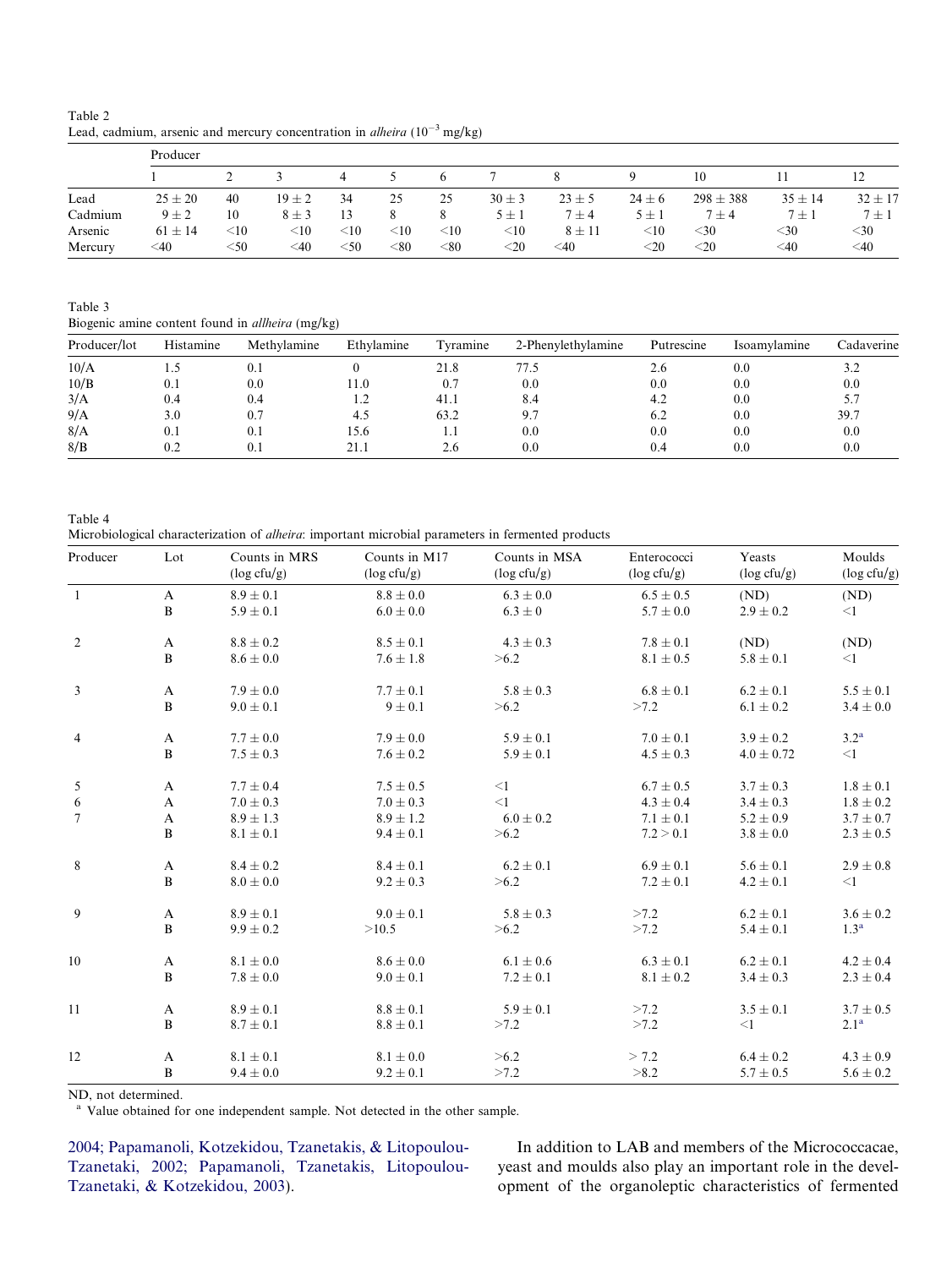Table 5 Microbiological characterization of alheira: commonly controlled microbial safety parameters

| Producer        | Lot          | E. coli ( $log c f u/g$ ) | S. aureus (log cfu/g) | <i>Listeria</i> spp. $(MPN/g)$ | $S \, R \, C \,$ spores <sup>e</sup> (g) | Enterobacteria (log cfu/g) |
|-----------------|--------------|---------------------------|-----------------------|--------------------------------|------------------------------------------|----------------------------|
| $\mathbf{1}$    | $\mathbf{A}$ | (ND)                      | $\leq$ 1              | 2.3 <sup>b</sup>               | (ND)                                     | $2.6 \pm 0.4$              |
|                 | $\, {\bf B}$ | $2.5\pm0.05^{\rm a}$      | $<\!\!1$              | $<0.2$                         | $(+)1^{\circ}$                           | 2.9 <sup>c</sup>           |
| $\overline{2}$  | $\mathbf{A}$ | (ND)                      | $\leq$ 1              | 4.56 <sup>b</sup>              | (ND)                                     | $6.3 \pm 0.2$              |
|                 | $\, {\bf B}$ | $6.0\pm0.2$               | 4.1 <sup>c</sup>      | >240                           | $(-)/1$                                  | $6.9 \pm 0.2$              |
| 3               | $\mathbf{A}$ | $5.3\pm0.3$               | $3.6 \pm 0.2$         | >240                           | $(+)1$                                   | $7.2 \pm 0.4$              |
|                 | $\bf{B}$     | >7.5                      | $<$ 1                 | $10.9\pm0.0$                   | $(-)/1$                                  | >7.5                       |
| $\overline{4}$  | $\mathbf{A}$ | $3.0 \pm 0.6$             | $<1.0\,$              | < 0.2                          | ND                                       | $5.6 \pm 0.2$              |
|                 | $\bf{B}$     | $2.7\pm0.3^{\rm a}$       | 3.7 <sup>c</sup>      | $17.6\pm15.0^{\rm d}$          | $(+)1$                                   | $3.9 \pm 0.9$              |
| 5               | $\mathbf{A}$ | $\leq$ 1                  | < 1.2                 | $1.8 \pm 1.8$                  | $(-)/1$                                  | $2.7 \pm 0.4$              |
| 6               | $\mathbf{A}$ | $2.5 \pm 0.2$             | $3.7 \pm 0.1^d$       | $0.7\pm0.4$                    | $(+)0.01$                                | $2.9\pm0.0$                |
| $7\phantom{.0}$ | $\mathbf{A}$ | $>5.5 \pm 1.2$            | $3.0\pm0.1^{\rm a}$   | $127.1 \pm 113.1$              | $(-)/1$                                  | $5.9 \pm 1.6$              |
|                 | $\bf{B}$     | $\leq$ 1                  | $<$ 1                 | < 0.2                          | $(-)/1$                                  | $3.3 \pm 1.3$              |
| $\,$ 8 $\,$     | $\mathbf{A}$ | $\leq 1$                  | $3.5\pm02$            | (ND)                           | $(+)0.1$                                 | $6.3 \pm 0.4$              |
|                 | $\, {\bf B}$ | $3.7\pm0.1$               | $2.5\pm0.3$           | (ND)                           | $(+)1$<br>$(-)/1$                        | $5.5 \pm 0.5$              |
| $\overline{9}$  | $\mathbf{A}$ | $3.1 \pm 0.5$             | $2.7\pm0.3^{\rm d}$   | $>220.3 \pm 34.2$              | $(+)0.1$                                 | >7.5                       |
|                 | $\, {\bf B}$ | $3.9\pm0.05$              | $4.5 \pm 0.5$         | (ND)                           | $(+)1$<br>$(-)/1$                        | $6.4 \pm 0.7$              |
| 10              | $\mathbf{A}$ | $4.9 \pm 1.2$             | $<$ 1                 | (ND)                           | $(+)0.1$                                 | >7.5                       |
|                 | $\bf{B}$     | $6.3 \pm 0.2$             | $4.2\pm0.4$           | (ND)                           | $(+)1$                                   | $6.6\pm0.2$                |
|                 |              |                           |                       |                                | $(-)/1$                                  |                            |
| 11              | $\mathbf{A}$ | $2.8 \pm 1.2^d$           | $3.0\pm0.0^{\rm a}$   | (ND)                           | $(-)/1$                                  | $7.3\pm0.1$                |
|                 | $\, {\bf B}$ | $6.2\pm0.1$               | $4.7 \pm 0.2$         | < 0.2                          | $(-)/1$                                  | $6.6 \pm 0.1$              |
| 12              | $\mathbf{A}$ | $\leq$ 1                  | 3.8 <sup>b</sup>      | >240                           | $(-)/1$                                  | $6.3 \pm 0.7$              |
|                 | B            | >6.5                      | $<$ 1                 | (ND)                           | $(-)/1$                                  | >7.5                       |

ND, not determined.

<sup>a</sup> Media of two independent samples. Not detected in the two other independent samples.

<sup>b</sup> Value obtained for one independent sample. Not detected in the other sample.

<sup>c</sup> Value obtained for one sample. Not detected in the other three samples.

<sup>d</sup> Media of three independent samples. Not detected in the other independent sample.

 $^e$  Analyzed in 0.01, 0.1 and 1 g; (+), positive in; (-), negative in.

sausages [\(Mauriello, Casaburi, Blaiotta, & Villani, 2004\)](#page-5-0). Yeasts and moulds were isolated from most of the products ranging from  $\leq$ 1log to 6.4log and from  $\leq$ 1log to 5.6log cfu/g, respectively.

Enterococci counts were higher than 6.5log cfu/g in most of the products. Strains of this genus are frequently isolated from fermented sausages, especially in high pH products where no competitive starter cultures are used [\(Hugas, Garriga, & Aymerich, 2003\)](#page-5-0). The metabolic activity of enterococci in the fermenting sausage matrix have not been studied in detail, however, they certainly contribute to sausage aromatization by their glycolytic, proteolytic and lipolytic activities [\(Sarantinopoulos et al., 2001](#page-5-0)). The presence of enterococci in foods however, is a concern, as many strains possess virulence traits [\(Franz, Stiles, Schle](#page-5-0)[ifer, & Holzapfel, 2003\)](#page-5-0).

Concerning the indicator organisms investigated, it can be inferred that most of the alheiras were produced under deficient hygienic conditions leading to post-process contamination after boiling of the meats (Table 5). It should be pointed out that according to the guidelines for the microbiological quality of fermented meats published by [Gilbert et al. \(2000\),](#page-5-0) most of the samples tested would be considered unsatisfactory as Enterobacteriaceae and E. coli counts were higher than 4log and 2log cfu/g, respectively. The detection of Listeria spp. in some samples, an important indicator of plant hygiene, due to their ubiquitous nature, points to the possibility of product contamination with the pathogenic species L. monocytogenes. According to these guidelines, four samples should be considered as unacceptable/potentially hazardous as coagulase-positive staphylococci were found in a concentration higher than 4log cfu/g [\(Gilbert et al., 2000\)](#page-5-0). In general, the results obtained have shown that the optimization of hygienic procedures in the production process is necessary to improve the quality and safety of alheiras.